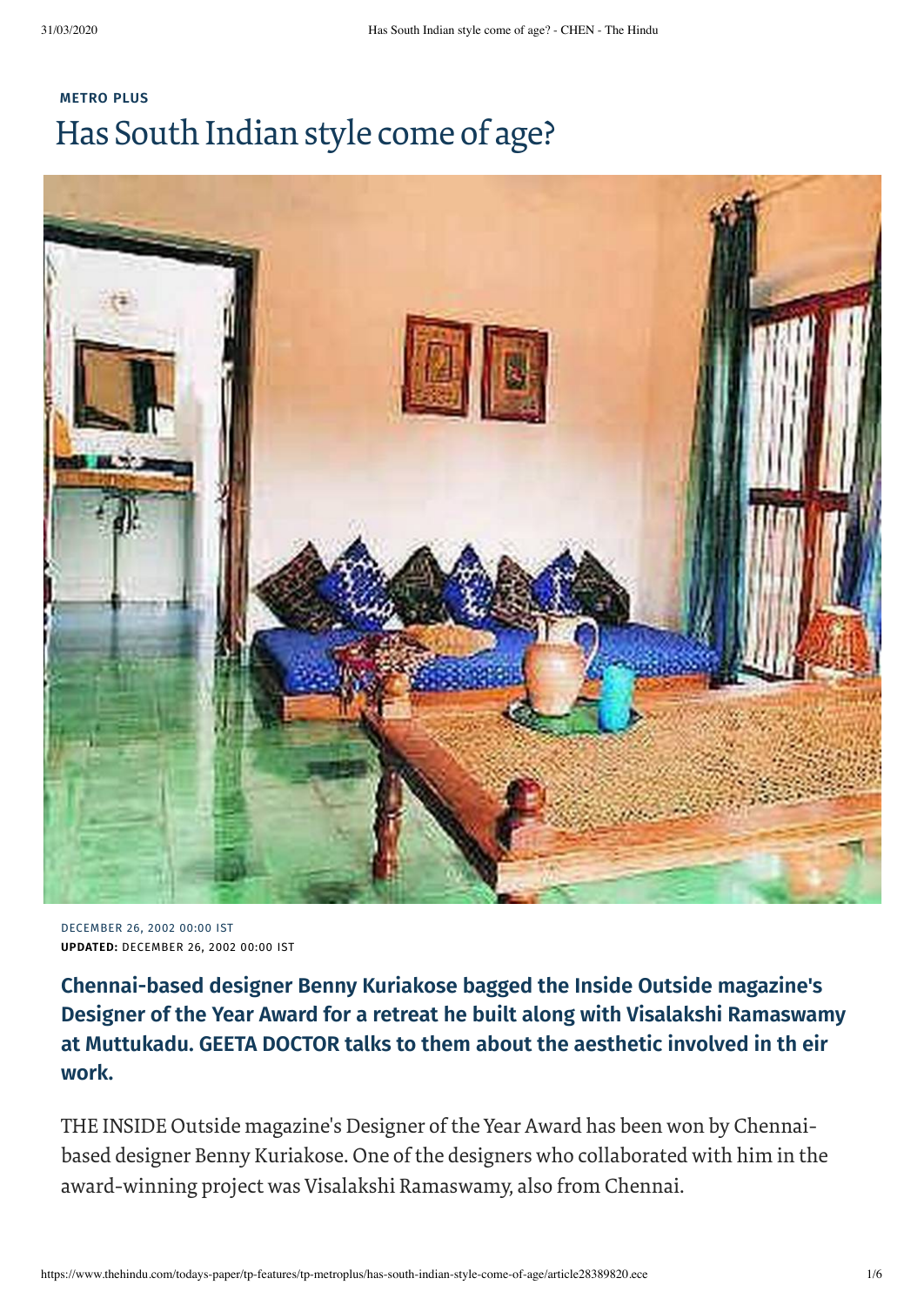## 31/03/2020 Has South Indian style come of age? - CHEN - The Hindu

Kuriakose received the award from Ashok Advani, Publisher, and Sheila Shahani, Editor of Inside Outside, the Indian Design Magazine, at Mumbai, for a weekend retreat that he had designed and built near Muttukadu, on the road to Mahabalipuram.

During a felicitation function that was attended by some of the leading architects, designers, artists, and writers and activists in the field of conservation and heritage of Mumbai, Ashok Advani emphasised the importance of good design.



"It's not just a matter of good taste," he said, "but good design reflects the evolution of a whole way of life, from culture and history to the use of materials and new technologies, to an understanding of the environmental factors that affect us all. Good design does not exist in isolation. This is why we started the idea of an annual award. We realised that there were people all over the country in small places from the Punjab to the South of the country who have been experimenting with new methods of building their homes not just by reading Inside Outside, which has been at the forefront of this awareness, but also through our exhibitions. The Award is our way of recognising the immense talent that is there in our country." It's interesting to reflect that when the magazine was started 25 years ago, one of the primary fears was that there would not be enough material to write about, afterit had covered the palaces, the hotels and the heritage sites in the country. For those who live in Chennai, it is also of some significance that in the first issue, there was a photo-essay on the collection of brass pots and containers that belonged to a dancer called Chandralekha.

From the perspective of that essay, the fact that she lived in the South, made her seem as though she belonged to another country altogether. Obviously, since that time, both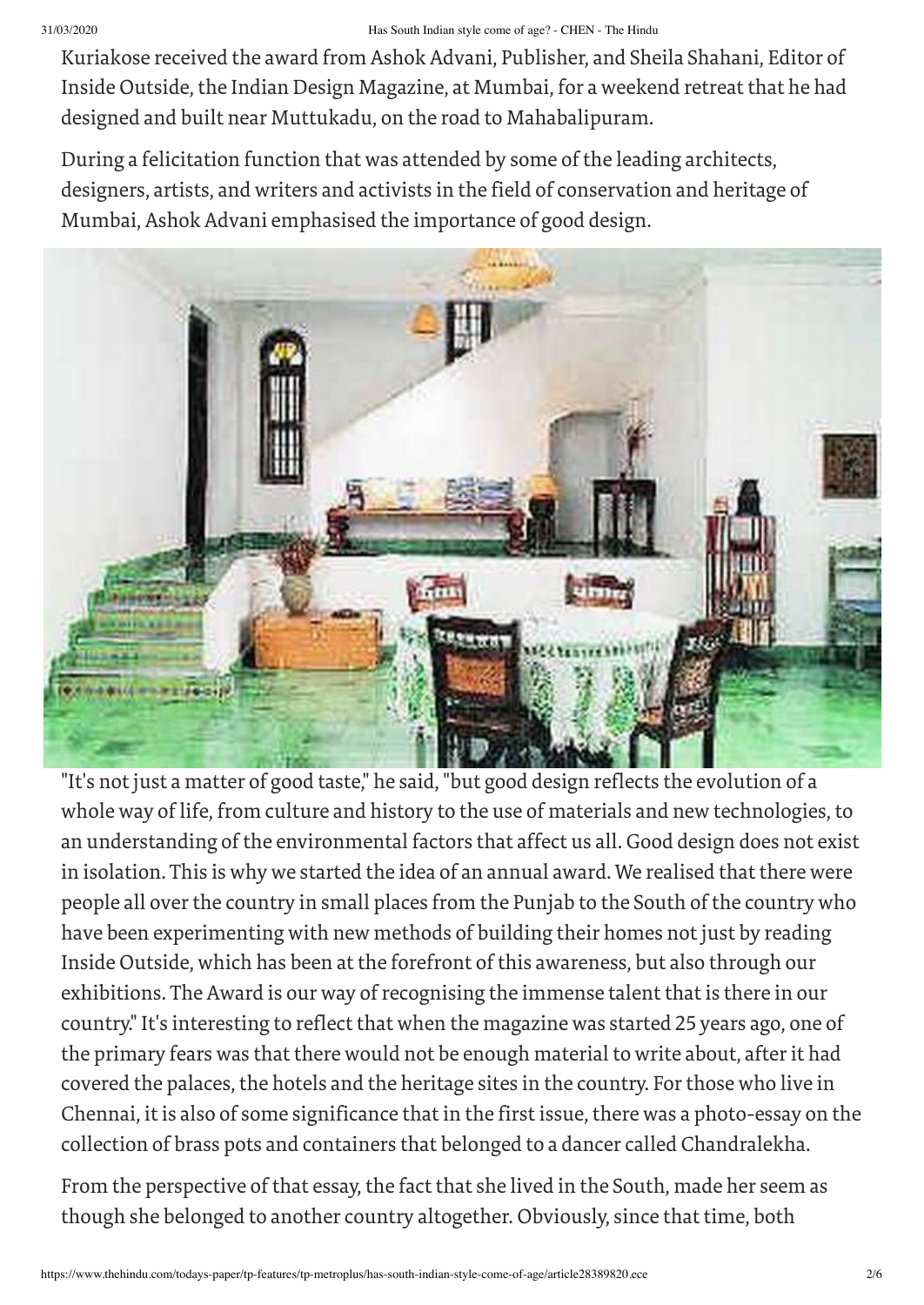## 31/03/2020 Has South Indian style come of age? - CHEN - The Hindu

Chandralekha and Inside Outside have gone a long way! It's also pertinent to note how the dancers of the South have contributed to a certain austere elegance that could be called a South Indian style. Whether it is the influence of a Rukmini Devi at Kalakshetra, or a Chandralekha, or a Leela Samson, their instinctive choice of objects, a series of brass lamps perhaps, a simple mat, a piece of woven cloth used as a backdrop, low seating areas, strong colours used against a white background, has played a definite role in forming what we now recognise as a South Indian way of living. While the earlier aesthetic could be called "Brahmin", the trend these days seems to be veering towards a more composite style that borrows from different sources from different areas in the South. In keeping with the trend for all things Chettinad, whether it's the cuisine, the sarees, the architecture or the antiques that are flooding the market, the new style could be labelled "Chettinad". In some ways, the award winning beach house is an example of the new South Indian style. It incorporates ideas from the older and more traditional styles. Indeed one of Kuriakose's intentions has been to re-cycle materials that he and Visalakshi Ramaswamy found in older buildings, and use them in a dramatic functional manner. The different elements, a traditional courtyard, a thinnai at the entrance, a stepped slope going down to a bathing tank, or pool in one part of the garden, or deep recessed verandahs supporting a low overhanging roof in the Kerala style, that Kuriakose has used in the beach house are not decorative add-ons but serve a definite purpose.

Or as he explained to his audience at Mumbai, "Though you may get some idea of the house from the photographs and write-ups that have appeared in the magazine, you will be able to enjoy the design only if you come there and see for yourself how we have managed to create some of the spaces using simple and traditional materials to reflect a contemporary style." He is certain that the environment that he has created will make people slow down. They will want to spend more time together, outside, beneath the tiled roof of the verandah, or on the equally restful flat terraced roof that has also been provided with a sheltering canopy.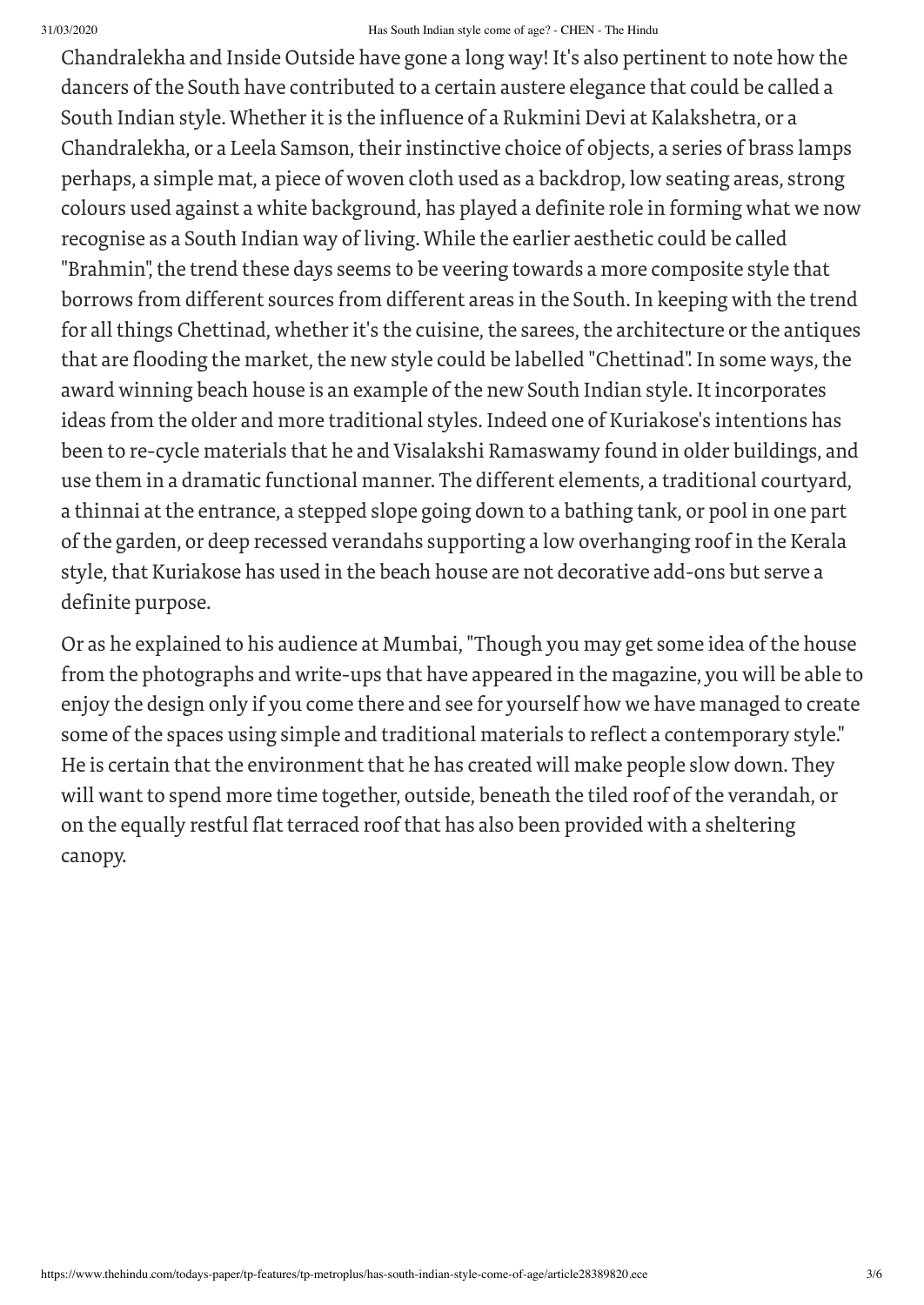

Visalakshi Ramaswamy who has been one of the prime individuals in creating what could be described as a contemporary South Indian aesthetic, based on her Chettiar background and heritage, says that she's glad if winning the award makes people realise that "a home is not just a house, nor a hotel but a place that makes you feel happy." To her must go the credit forthe use of colour. Ramaswamy has adapted the traditional Athangudi tiles of Chettinad in a brilliant play of colours, blues and greens with shafts of golden sunlight streaking through them, like the surface of the sea on a calm day. By way of contrast, she has used a strong bright yellow on the outer walls of the house, with the paint being textured in a rough pattern over them. The stone pillars are placed on pedestals that are again painted with matching yellows and greens and blues. Inside, the staircase that leads to the first floor has a matching pattern of tiles with the same combination of colours on the risers, while the floor is of a shiny green with dappled variations in shade. The walls are of plain white, a simulation of the Chettinad plaster that Ramaswamy is trying to revive at Chettinad. This same thick shiny style of plaster enlivens both the rounded banisters that flank the staircase, and forms a striking element in the bathrooms, where it has been used to create partitions between the bathing and washing area. Again the use of yellow on some of the walls, the outlining of the wall niches and mirrors in deep blue, the placing of tiny